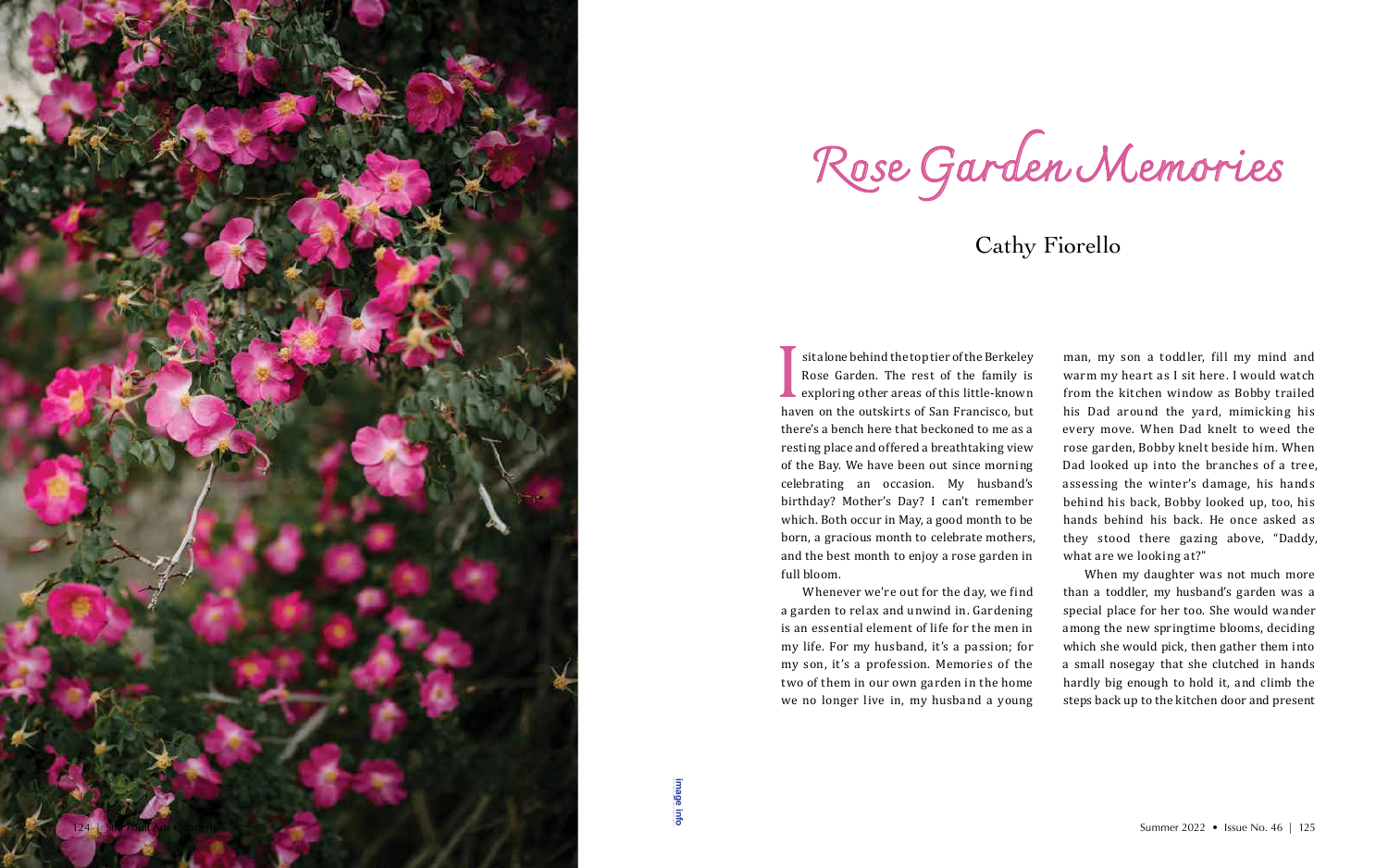it to me. One day, I was at the door when I heard her rehearsing what she and I would say when she gave me the flowers. "I'll say, 'These are for you, Mommy.' And she'll say, 'Amy, how did you know? That's just what I wanted!'"

I ran back into the kitchen and waited for her knock. When I opened the door, she thrust the little bouquet at me and said, "These are for you, Mommy." Feigning great surprise, I exclaimed, "Amy! How did you know? That's just what I wanted!" I have received many elaborate gifts of flowers in my life but none have meant more to me than those ragged little bunches picked by little hands.

We've moved far away from that house where two young children were raised in a garden grown by their father. Their love of nature's beauty took root there. It continues to bloom. \_

That's where we go now to breathe in the serenity of this grassland in the middle of a vibrant city. That's where we go for solace in sad times, where we all gathered to plant a magnolia tree in memory of my granddaughter, tamping its fragile roots with water and tears. That's where my husband and I go just to sit on a bench in a secluded foliage nook, soothed by its ethereal beauty. It comforts us to know that our son had a hand in creating the beauty that surrounds us.  $\mathcal{F}$ 

The rose garden I rest in now is in the shape of an amphitheater. There are five descending rows of roses in bloom, each row containing a variety of hues—pink, orange, white—as if the seeds were sprinkled from a heavenly hand and allowed to mix and match at will. At the bottom of these floral rows is a stone medieval-looking fountain. My family is gathered around it. They look up, and wave

to me.

Many years have gone by since my husband was a young man and my son a boy, but gardening is still a mainstay in their lives. My husband lovingly tends his collection of potted plants on our apartment balcony. My son is chief horticulturist at San Francisco's Botanical Gardens. When he looks up into the branches of a tree now, he knows what he is looking at. In our later years, my husband's private garden has been replaced by my son's public park.